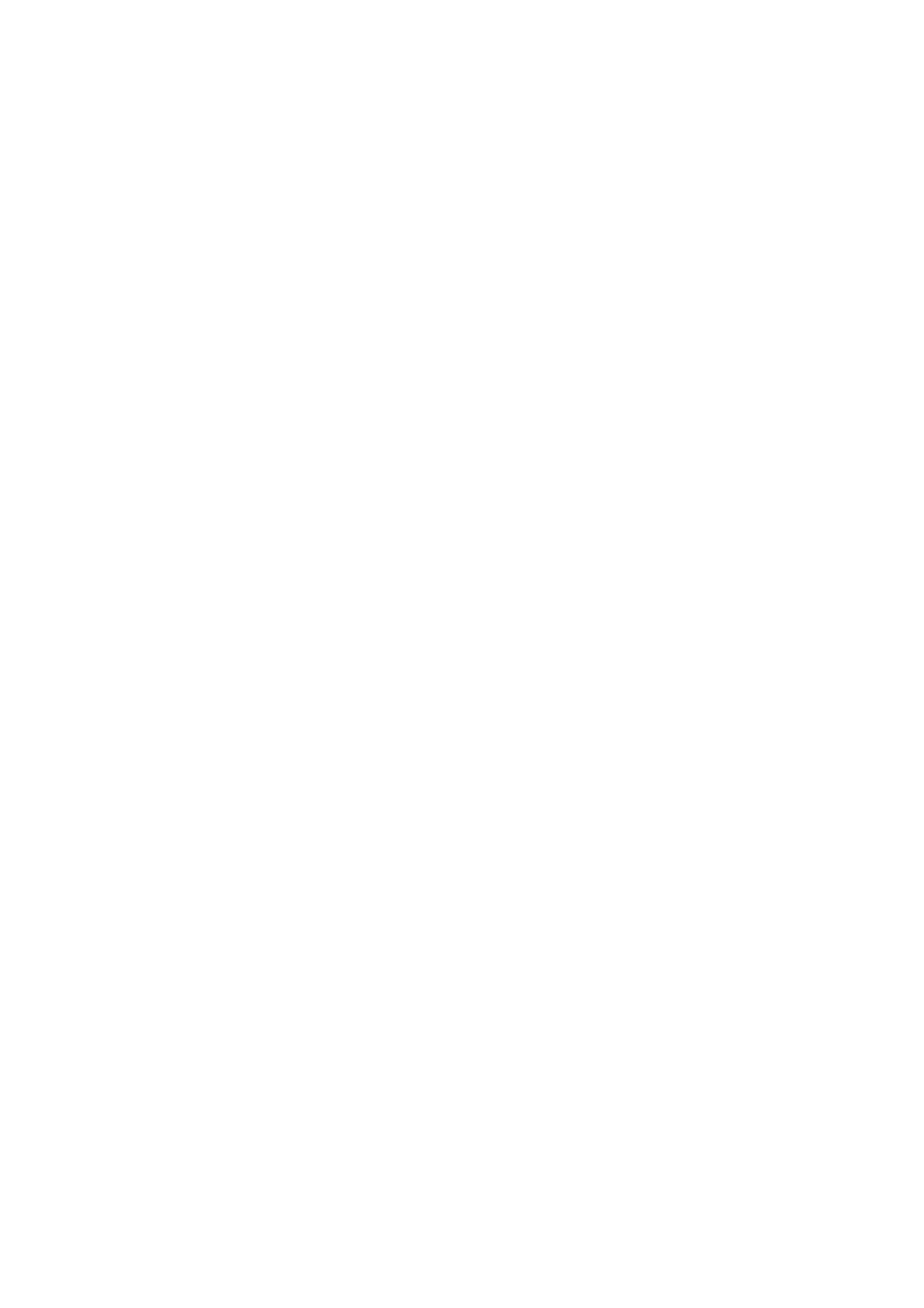TOWN OF BASSENDEAN

# **FENCING LOCAL LAW 2013**

# TABLE OF CONTENTS

#### **PART 1—PRELIMINARY**

## 1.1 Citation

- 1.2 Repeal
	- 1.3 Application of local law
	- 1.4 Definitions
	- 1.5 Objectives
	- 1.6 Licence fees and charges

# **PART 2—GENERAL REQUIREMENTS**

- 2.1 Maintenance of fences
- 2.2 Notices to owners
- 2.3 Fence erected under previous law
- 2.4 General discretion
- 2.5 Other requirements

# **PART 3—SUFFICIENT FENCES**

- 3.1 Sufficient fences on residential lots
- 3.2 Sufficient fences on commercial or industrial lots
- 3.3 Sufficient fences on adjoining residential and commercial or industrial lots
- 3.4 Sufficient fence is not mandatory except for the purposes of the Act

# **PART 4—NOTICES OF BREACHES**

4.1 Notice of breach

# **PART 5—OBJECTION AND REVIEW**

5.1 Right of objection and review

# **PART 6—OFFENCES AND PENALTIES**

- 6.1 Offences and penalties
- 6.2 Modified penalties
- 6.3 Form of notices

# **SCHEDULES**

Schedule 1—Residential A—Lots less than 2000 square metres in area.

Schedule 2—Residential B—Lots equal to or greater than 2000 square metres in area.

Schedule 3—Industrial and commercial.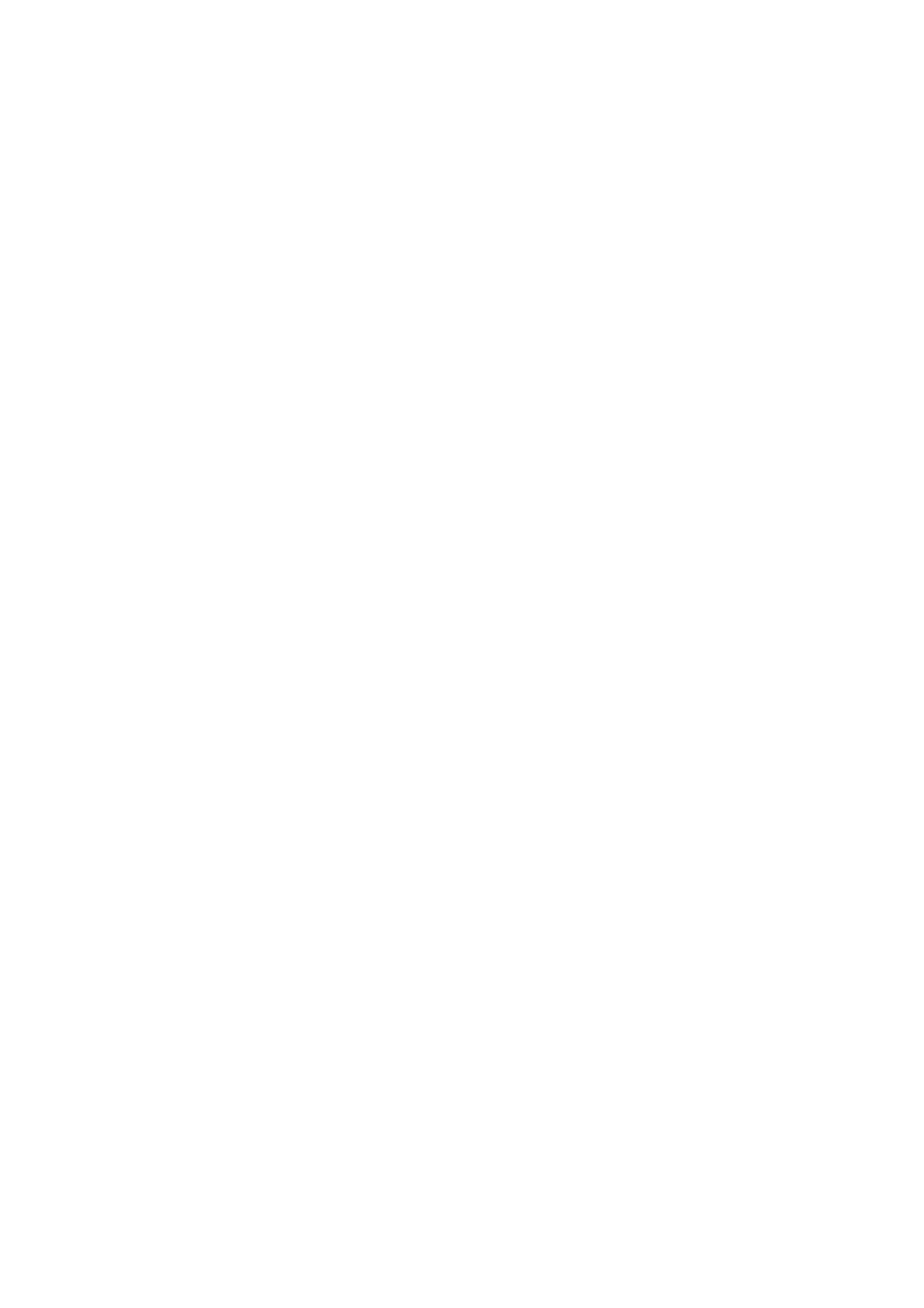# **LOCAL GOVERNMENT ACT 1995 DIVIDING FENCES ACT 1961**

TOWN OF BASSENDEAN

# **FENCING LOCAL LAW 2013**

Under the powers conferred by the *Dividing Fences Act 1961,* the *Local Government Act 1995* and under all other powers enabling it, the Council of the *Town of Bassendean* resolved on 26th November 2013 to adopt the following local law.

#### **PART 1—PRELIMINARY**

## **1.1 Citation**

This local law may be cited as the *Town of Bassendean Fencing Local Law 2013*.

#### **1.2 Repeal**

The *Town of Bassendean Fencing Local Law 2010* published in the *Government Gazette* of 31 January 2011 is repealed.

## **1.3 Application of local law**

This local law applies throughout the district.

## **1.4 Definitions**

In this local law, unless the context requires otherwise—

*Act* means the *Dividing Fences Act 1961*;

- *amenity* means all those factors that combine to form the character of an area and include present and likely future amenity;
- *approval* means a favourable decision in respect of an application which is in writing, may be subject to conditions and which allows a proposal to proceed;
- *application* means the completed form and associated documents, if any, that is lodged by a person seeking an approval as required by this local law;
- *AS1725.1-2010* means the standard published by Standards Australia as AS1725.1-2010 Chain link fabric fencing, as amended from time to time;
- **boundary fence** has the meaning given to it for the purposes of the Act;
- *building line* means a theoretical line created by the forward most wall of the dominant building facing a street frontage. In the absence of a dominant building the opposite/rear boundary shall be treated as the building line;
- *commercial lot* means a lot where a commercial use—
	- (a) is or may be permitted under a local planning scheme; and
	- (b) is or will be the predominant use of the lot;
- *dangerous* in respect of a fence means a fence or part of a fence which presents a danger or risk of injury to persons and may include a fence which is perilous, hazardous, unsafe or potentially injurious; and without limiting the generality of the foregoing includes a fence which is likely to collapse or fall, by reason of its faulty design, location or construction, deterioration of materials, damage by termites, decay, changes in ground level or other cause whatsoever; but does not include an electric fence, a barbed wire fence or a razor wire fence which has been approved by the local government and has been constructed and maintained in accordance with the approval;

*district* means the district of the local government:

*dividing fence* has the meaning given to it in and for the purposes of the Act;

- *fence* means any structure, including a retaining wall, used or functioning as a barrier, irrespective of where it is located and includes any gate;
- *frontage* means the boundary line between a lot and the thoroughfare upon which that lot abuts;
- *front setback area* means that portion of a lot which is situated within the front setback, as determined by a local planning scheme, including a secondary street alignment;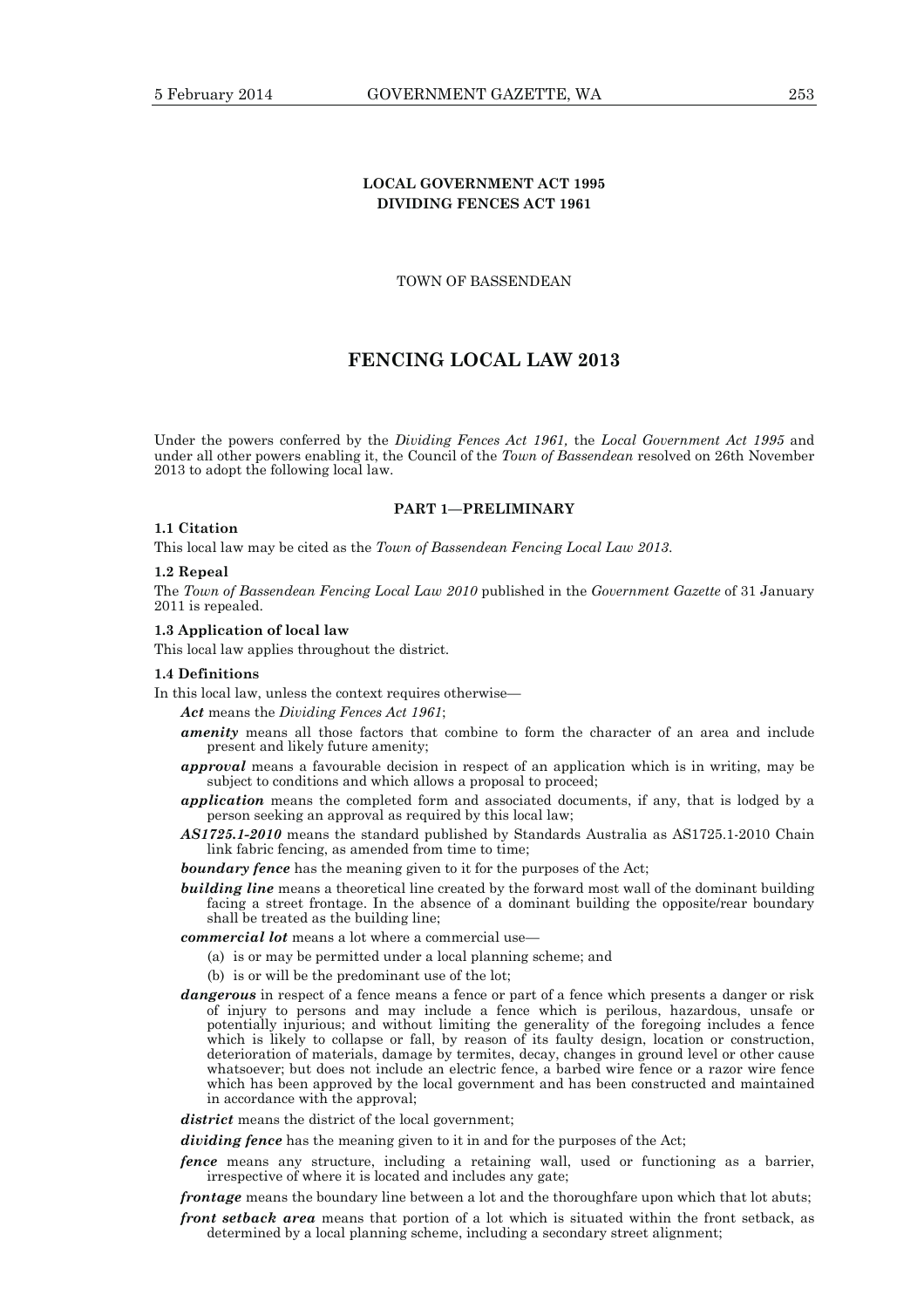*height* in relation to a fence means the vertical distance between—

- (a) the top of the fence at any point; and
- (b) the ground level or, where the ground levels on each side of the fence are not the same, the higher ground level, immediately below that point;

*industrial lot* means a lot where an industrial use—

- (a) is or may be permitted under a local planning scheme; and
- (b) is or will be the predominant use of the lot;

*local government* means the Town of Bassendean;

*local planning scheme* means a local planning scheme of the local government made under the *Planning and Development Act 2005* in force in the district from time to time;

*lot* has the meaning given to it in and for the purposes of the *Planning and Development Act 2005*;

*notice of breach* means a notice referred to in clauses 2.2 and 4.1;

*residential lot* means a lot where a residential use-

- (a) is or may be permitted under a local planning scheme; and
- (b) is or will be the predominant use of the lot;

*Schedule* means a Schedule to this local law;

- *setback area* means that portion of a lot which is situated within a setback, as determined by a local planning scheme;
- *sheet* in relation to the materials used in the construction of fencing, means material in the form of panels such as fibre cement or pressed metal, but is not restricted to such materials; and

*sufficient fence* means a fence described in Part 3.

#### **1.5 Objectives**

The objectives of this local law are to—

- (a) prescribe minimum standards for fencing within the district for the purposes of the Act; and
- (b) ensure that adequate standards of safety, structural sufficiency and amenity in relation to fencing are maintained throughout the district.

#### **1.6 Licence fees and charges**

All licence fees and charges applicable under this local law shall be determined by the local government from time to time in accordance with section 6.16 of the *Local Government Act 1995.*

# **PART 2—GENERAL REQUIREMENTS**

#### **2.1 Maintenance of fences**

An owner of a lot on which a fence is erected shall maintain the fence in good condition so as to prevent it from becoming dangerous, dilapidated, unsightly or in the opinion of the local government, prejudicial to the amenity or value of property in the neighbourhood.

#### **2.2 Notices to owners**

(1) The local government may give notice in writing to the owner of any land upon which is erected a fence which is-

- (a) in the opinion of the local government, dangerous, in need of repair, dilapidated; or
- (b) in the opinion of the local government unsightly or prejudicial to the amenity or value of the property in the neighbourhood; or
- (c) erected or maintained contrary to this local law;

requiring the owner to pull down, remove, repair, paint or otherwise maintain the fence within a time stipulated in the notice.

(2) Any notice required to be served under this Part shall be delivered personally to the person to whom it is directed, or sent by security post to the last known address of that person.

#### **2.3 Fence erected under previous law**

A fence that was erected and maintained lawfully under a previous local law of the local government shall not become unlawful merely by reason of the revocation of that local law.

#### **2.4 General discretion**

(1) Notwithstanding other sections in this local law, the local government may consent to the erection or repair of a fence that does not comply with a requirement or standard of this local law.

(2) In determining whether to grant its approval to the erection or repair of any fence, the local government may consider, in addition to any other matter, whether the erection or retention of the fence would have an adverse affect on—

- (a) the safe or convenient use of any land; or
- (b) the safety or convenience of any person.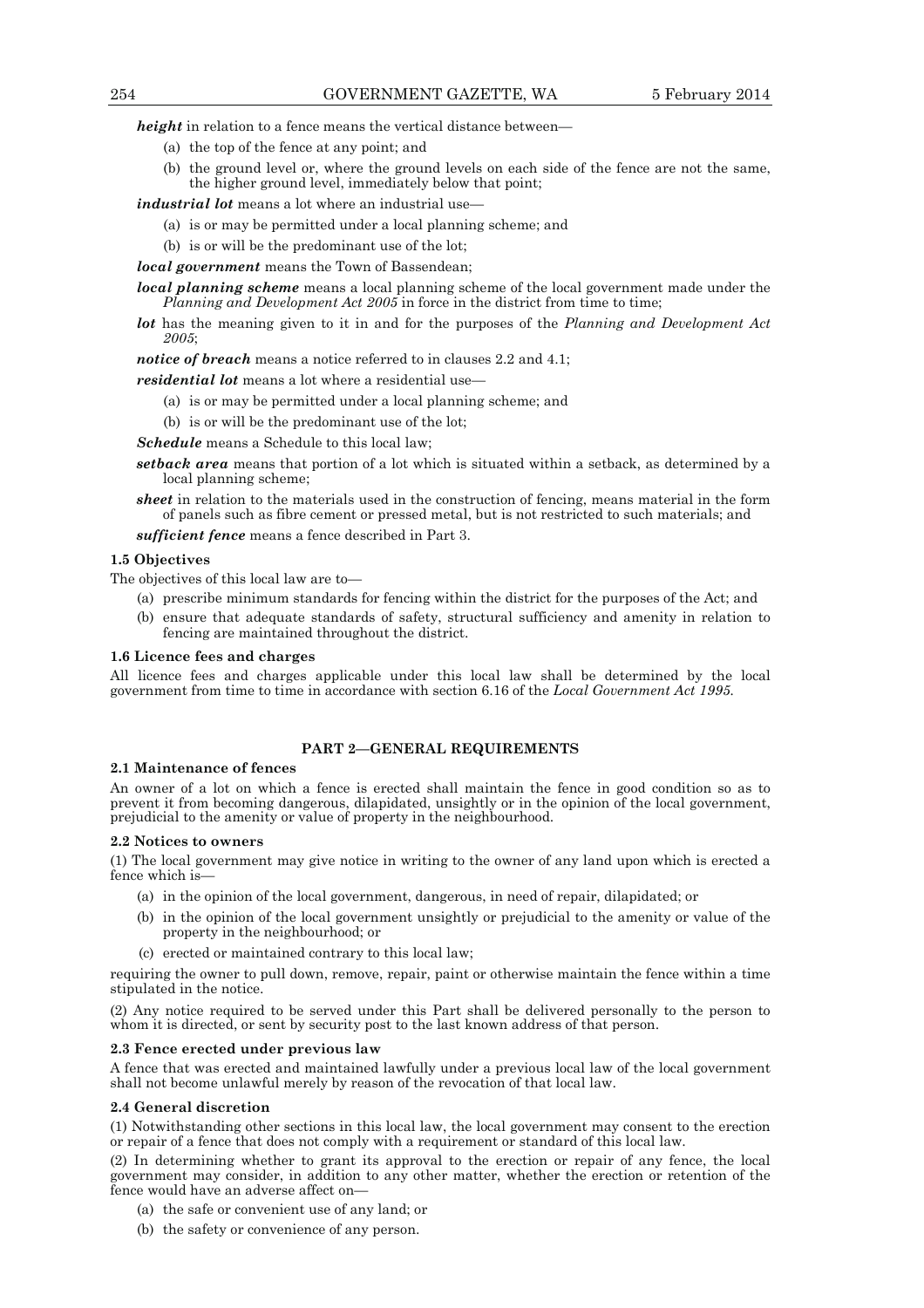#### **2.5 Other requirements**

Nothing in this local law affects the need for compliance, in respect of a fence with—

- (a) any relevant provisions of a local planning scheme; and
- (b) any relevant provisions that apply if a building permit under

the *Building Act 2011* is required for that fence.

# **PART 3—SUFFICIENT FENCES**

#### **3.1 Sufficient fences on residential lots**

For the purposes of the Act, a sufficient fence, on or near a common boundary, excluding a fence located between a street frontage boundary and a point 1 metre behind the building line, or, a front setback area, whichever is the greater, between—

- (a) Two or more residential lots not exceeding 2000 square metres is a dividing fence or a boundary fence constructed and maintained in accordance with the specifications and requirements of Schedule 1;
- (b) a residential lot not exceeding 2000 square metres and a residential lot 2000 square metres or greater in area is a dividing fence or a boundary fence constructed and maintained in accordance with the requirements of Schedule 1; and
- (c) Two or more residential lots of 2000 square metres or greater in area is a dividing fence or a boundary fence constructed and maintained in accordance with the specifications and requirements of Schedule 2.

#### **3.2 Sufficient fences on commercial or industrial lots**

For the purposes of the Act, a sufficient fence on or near a common boundary, excluding a fence located between a street frontage boundary and a point 1 metre behind the building line, or, a front setback area, whichever is the greater, between 2 or more commercial and/or industrial lots is a dividing fence or a boundary fence constructed and maintained in accordance with the specifications and requirements of Schedule 3.

#### **3.3 Sufficient fences on adjoining residential and commercial or industrial lots**

For the purposes of the Act, a sufficient fence on or near a common boundary, excluding a fence located between a street frontage boundary and a point 1 metre behind the building line, or, a front setback area, whichever is the greater, between an industrial/commercial lot and a residential lot is a dividing fence or a boundary fence constructed and maintained in accordance with the specifications and requirements of-

- (a) Schedule 1 where the residential lot does not exceed 2000 square metres in area; or
- (b) Schedule 2 where the residential lot exceeds 2000 square metres in area.

#### **3.4 Sufficient fence is not mandatory except for the purposes of the Act**

A fence on or near a common boundary between 2 or more properties is not limited under this local law to a fence outlined in Schedule 1, Schedule 2 or Schedule 3 except for the purposes of the Act.

# **PART 4—NOTICES OF BREACH**

#### **4.1 Notice of breach**

(1) Where a breach of any provision of this local law has occurred in relation to a fence on a lot, the local government may give a notice in writing to the owner of that lot.

(2) A notice issued under subclause (1) must—

- (a) specify the provision(s) of this local law that have been breached;
- (b) specify the particulars of the breach; and
- (c) state that the owner of the lot is required to remedy the breach within 28 days from the giving of the notice; and
- (d) state the rights of appeal and/or objection available to the owner of the lot.

#### **PART 5—OBJECTIONS AND REVIEW**

## **5.1 Right of objection and review**

Where the local government under this local law has—

- (a) refused an application made for approval to construct or alter a fence;
- (b) granted an approval subject to conditions and the person(s) objects to one or more of those conditions; or
- (c) served a notice and the person(s) on whom the notice is served objects to the terms of the notice,the affected person(s) may exercise a right of objection or review pursuant to Division 1 Part 9 of the *Local Government Act 1995*.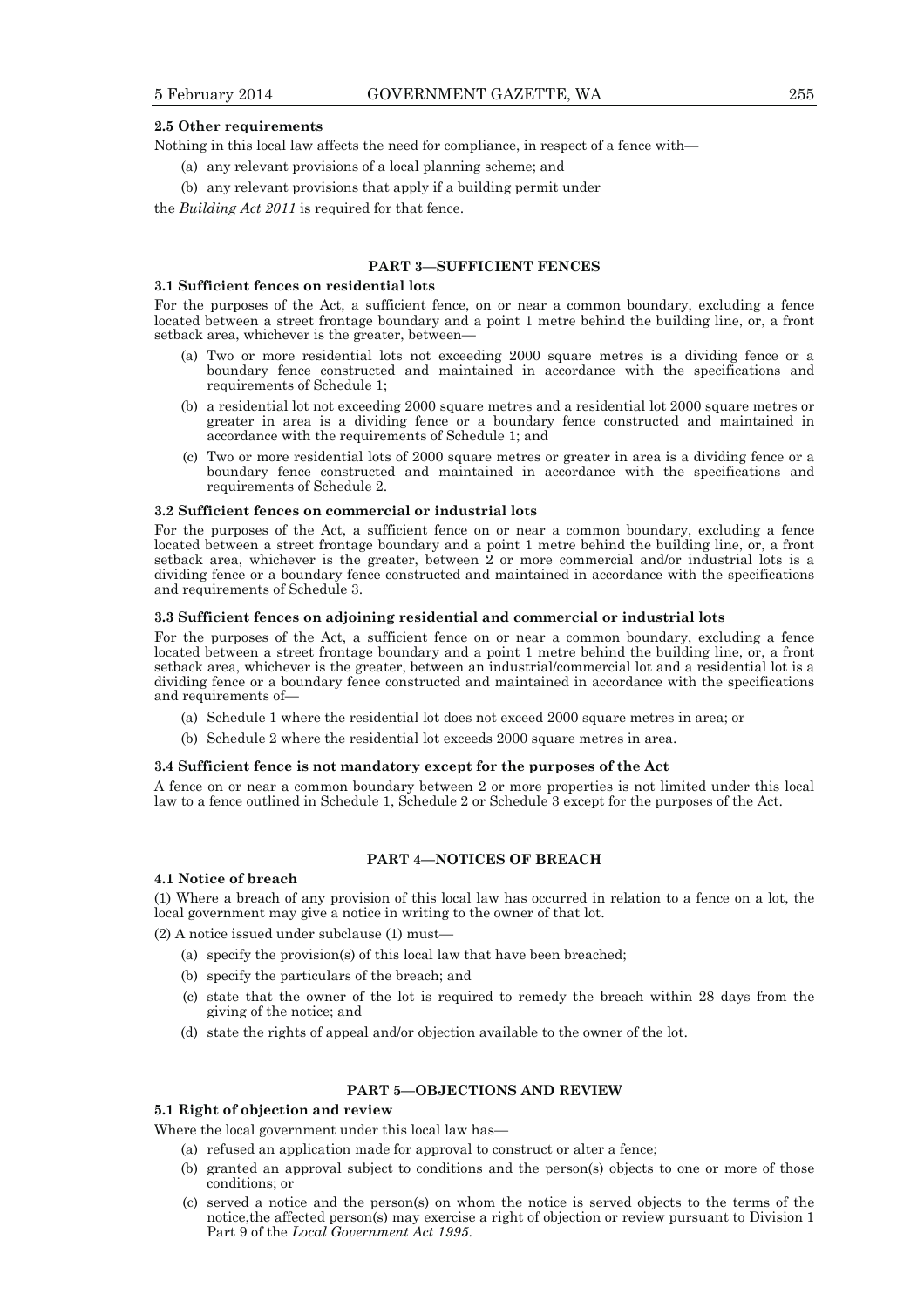# **PART 6—OFFENCES AND PENALTIES**

#### **6.1 Offences and penalties**

(1) An owner who fails to comply with a notice issued under clause 4.1 commits an offence and is liable upon conviction to a maximum penalty of \$5000 and, if the offence is a continuing offence, a maximum daily penalty of \$500.

(2) A person who fails to comply with or who contravenes any provision of this local law commits an offence and is liable to a maximum penalty of \$5000 and, if the offence is a continuing offence, a maximum daily penalty of \$500.

#### **6.2 Modified penalties**

(1) An offence against any provision of this local law is a prescribed offence for the purposes of section 9.16(1) of the *Local Government Act 1995*.

(2) Unless otherwise specified, the amount of the modified penalty for an offence against any provision of this local law is *\$100.*

#### **6.3 Form of notices**

For the purposes of this local law—

- (1) the form of the infringement notice referred to in section 9.17 of the *Local Government Act 1995* is to be in or substantially in the form of Form 2 of Schedule 1 of the *Local Government (Functions and General) Regulations 1996*; and
- (2) the form of the notice referred to in section 9.20 of the *Local Government Act 1995* is to be in or substantially in the form of Form 3 in Schedule 1 of the *Local Government (Functions and General) Regulations 1996*.

# *Schedule 1*

————

# **Residential A—Lots less than 2000 square metres in area**

(Clauses 3.1, 3.3, 3.4)

For the purposes of the Act, a sufficient fence on residential lots less than 2000 square metres in area is a colourbond post and panel corrugated sheet metal fence erected as follows—

- (a) erected in accordance with the manufacturers specifications;
- (b) an above ground height of 1.8 metres located on or near a common boundary excluding a fence located within a front setback area; and
- (c) where a difference in levels exists on opposite sides of the common boundary at any point the height of the fence will be measured from the higher ground.

N.B. A dividing fence is not required in the front setback area.

#### *Schedule 2*

————

#### **Residential B—Lots equal to or greater than 2000 square metres in area**

(Clauses 3.1, 3.3, 3.4)

For the purposes of the Act, a sufficient fence on residential lots equal to or greater than 2000 square metres in area is a timber post and strained wire fence erected as follows—

- (a) erected in accordance with the manufacturers specifications;
- (b) contain not less than 5 plain galvanised wires, evenly spaced, running the length of the fence;
- (c) an above ground height of 1.2 metres located on or near a common boundary excluding a fence located within a front setback area; and
- (d) where a difference in levels exists on opposite sides of the common boundary at any point the height of the fence will be measured from the higher ground.

N.B. A dividing fence is not required in the front setback area.

# *Schedule 3*  **Industrial and Commercial**

————

(Clauses 3.2, 3.4)

For the purposes of the Act, a sufficient fence on industrial or commercial lots is chain link fabric fencing erected as follows—

- (a) erected in accordance with *AS1725.1-2010*;
- (b) an above ground height of 1.8 metres located on or near a common boundary excluding a fence located within a front setback area; and